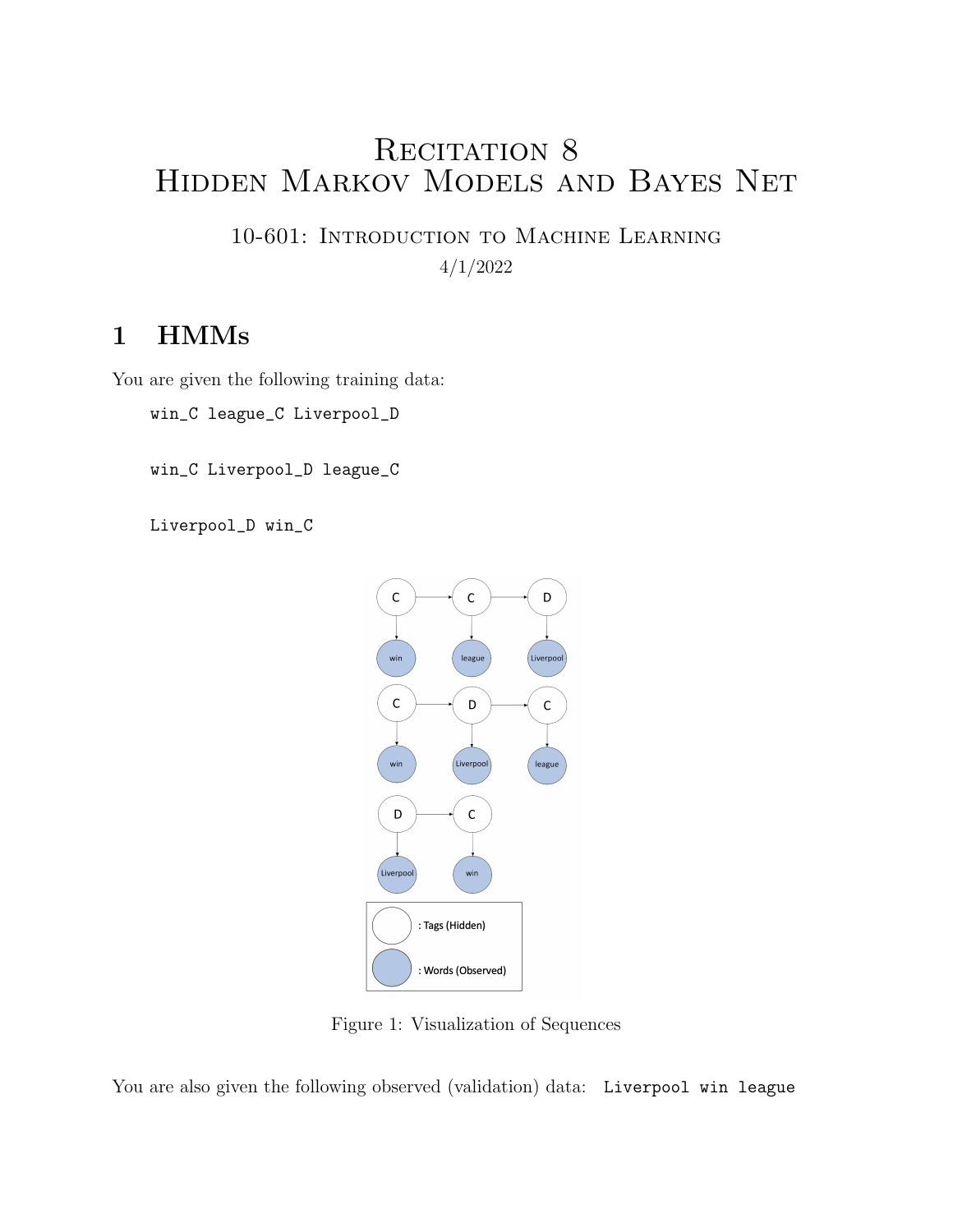### 1.1 Initial, Emission, and Transition Matrices

Let each observed state  $x_t \in \{1, 2, 3\}$ , where 1 corresponds to win, 2 corresponds to league, and 3 corresponds to Liverpool. Let each hidden state  $Y_t \in \{C, D\}$ , where  $s_1 = C$  and  $s_2 = D$ .

First, we need to estimate the HMM parameters - the initial probabilities:  $\pi$ , the transition probability matrix: B, and the emission probability matrix: A. Remember that we use MLE estimation to do so:



Note: When learning an HMM, we add 1 to each count to make a pseudocount. This improves performance when evaluating unseen cases in the validation set or test set.

- 1. Find the initial matrix  $\boldsymbol{\pi}$ . Recall that  $\pi_j = P(Y_1 = s_j)$ .
	- Find count matrix and pseudocount matrix:

$$
\begin{array}{ccc}\nC & \cdots & C & \cdots \\
C & \xrightarrow{\text{Pseudocount}} & C \\
D & D & D\n\end{array}
$$

• Normalize:

$$
\pi = \begin{array}{cc} C \\ D \end{array}
$$

- 2. Find the transition matrix **B**. Recall that  $B_{jk} = P(Y_t = s_k | Y_{t-1} = s_j)$ .
	- Find count matrix and pseudocount matrix:

$$
\begin{array}{ccccccc} & C & D & & & & C & D \\ & & & & & & & \\ C & & & & & & & \\ D & & & & & & & \\ D & & & & & & & \\ \end{array}
$$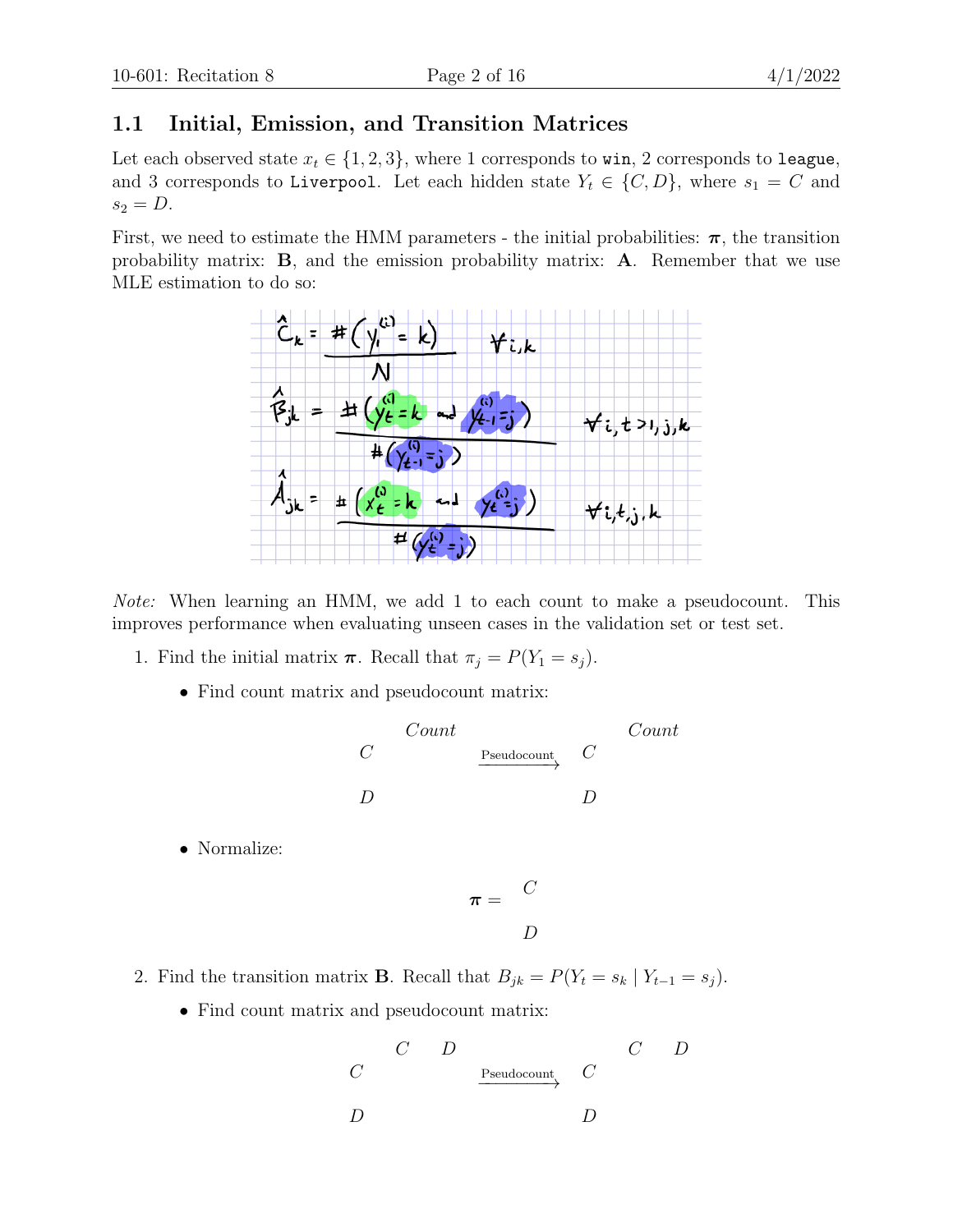• Normalize:

$$
\mathbf{B} = \begin{pmatrix} C \\ C \\ D \end{pmatrix}
$$

- 3. Find the emission matrix **A**. Recall that  $A_{jk} = P(X_t = k | Y_t = s_j)$ .
	- $\bullet\,$  Find count matrix and pseudocount matrix:

|                  |  | win league Liverpool |             |  | win league Liverpool |
|------------------|--|----------------------|-------------|--|----------------------|
| $\mathcal{C}$    |  |                      | Pseudocount |  |                      |
|                  |  |                      |             |  |                      |
| $\left( \right)$ |  |                      |             |  |                      |
|                  |  |                      |             |  |                      |

 $\boldsymbol{D}$ 

• Normalize:

win league Liverpool

$$
\mathbf{A} = \begin{array}{cc} C \\ D \end{array}
$$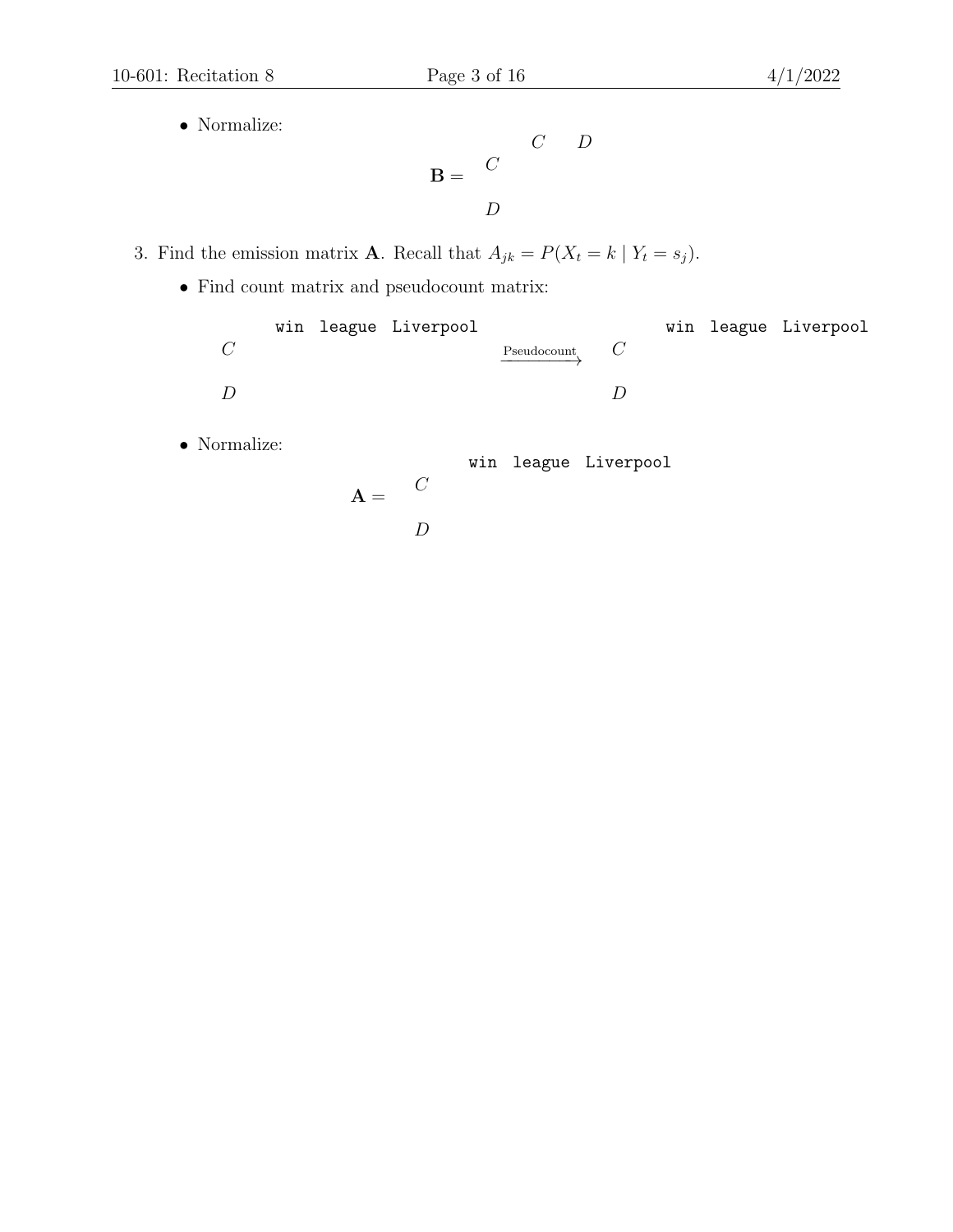### 1.2 The Forward Algorithm

One type of inference problem that can be answered by an HMM is Evaluation - computing the probability of a sequence of observations. We calculate the likelihood of observing the validation sequence:

#### Liverpool win league

To do so, we calculate the forward probability matrix  $\alpha$ . Recall that

$$
\alpha_t(k) = P(x_{1:t}, Y_t = s_k)
$$

We have the following bottom-up dynamic programming algorithm to calculate the forward probabilities:

- 1.  $\alpha_1(j) = \pi_j A_{jx_1}$
- 2. For  $t > 1$ ,  $\alpha_t(j) = A_{jx_t} \sum_{k=1}^{J} \alpha_{t-1}(k) B_{kj}$

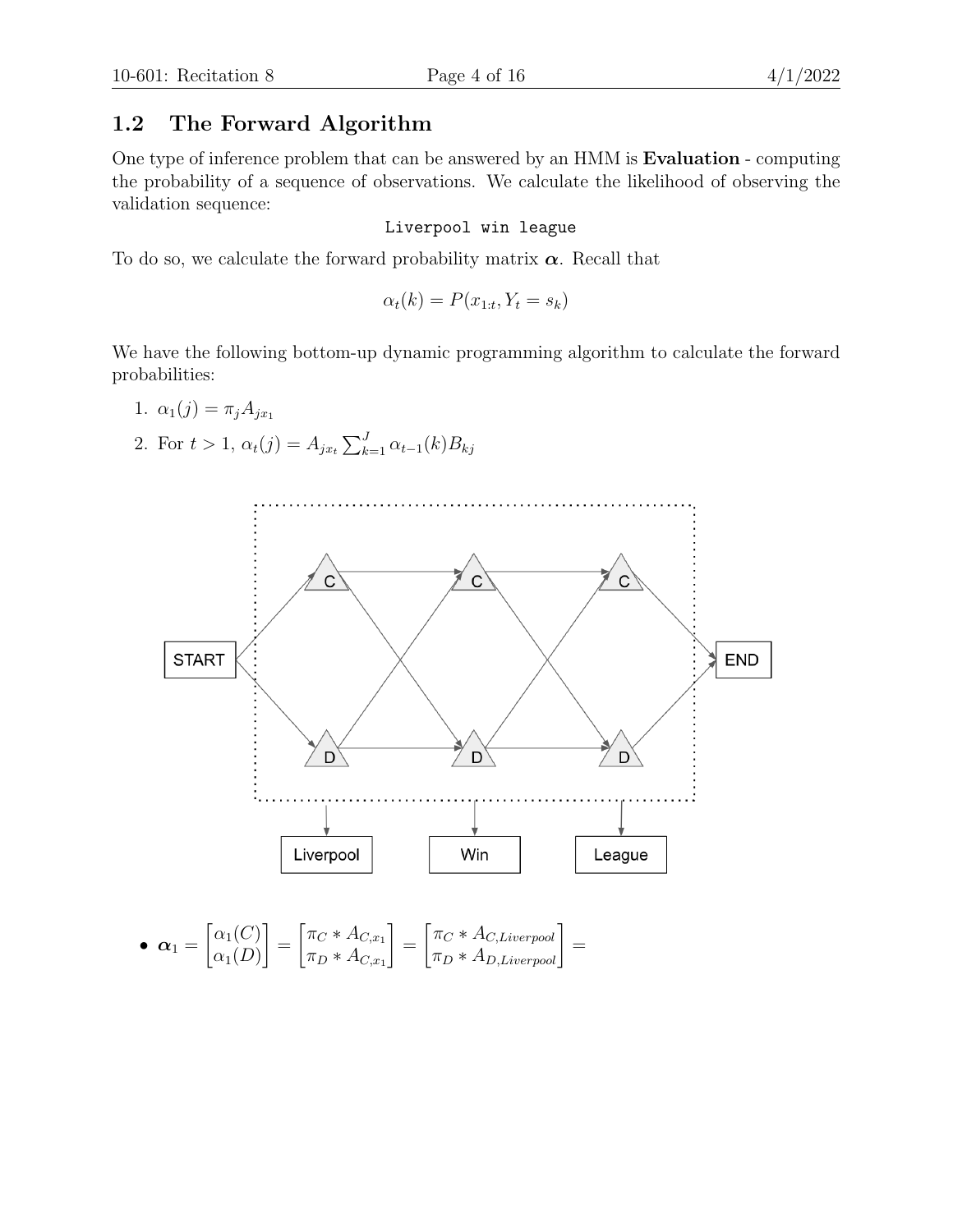• Using the path weight interpretation, we can write  $\alpha_2$  as the product of an edge weight matrix and  $\alpha_1$ . The edge weight  $w_{jkt}$  represents the weight on the edge in the trellis from hidden state  $k$  to hidden state  $j$  at time  $t$ , and can be calculated by

$$
w_{jkt} = P(Y_t = s_j | Y_{t-1} = s_k) P(X_t = x_t | Y_t = s_j) = B_{kj} A_{jx_t}
$$

$$
\boldsymbol{\alpha}_2=\begin{bmatrix}w_{1,1,2} & w_{1,2,2}\\w_{2,1,2} & w_{2,2,2}\end{bmatrix}\boldsymbol{\alpha}_1=
$$

• 
$$
\alpha_3 = \begin{bmatrix} & & \\ & & \end{bmatrix} \alpha_2 =
$$

To find the likelihood of observing the validation sequence, all we need are the final forward probabilities:

$$
P(X_1 = \text{Livepool}, X_2 = \text{win}, X_3 = \text{league})
$$
  
= 
$$
\sum_{y_3 \in \{C, D\}} P(x_1 = \text{Liveproof}, x_2 = \text{win}, x_3 = \text{league}, Y_3 = y_t)
$$
  
= 
$$
\sum_{y_t \in \{C, D\}} \alpha_3(y_t)
$$
  
=  
=  
=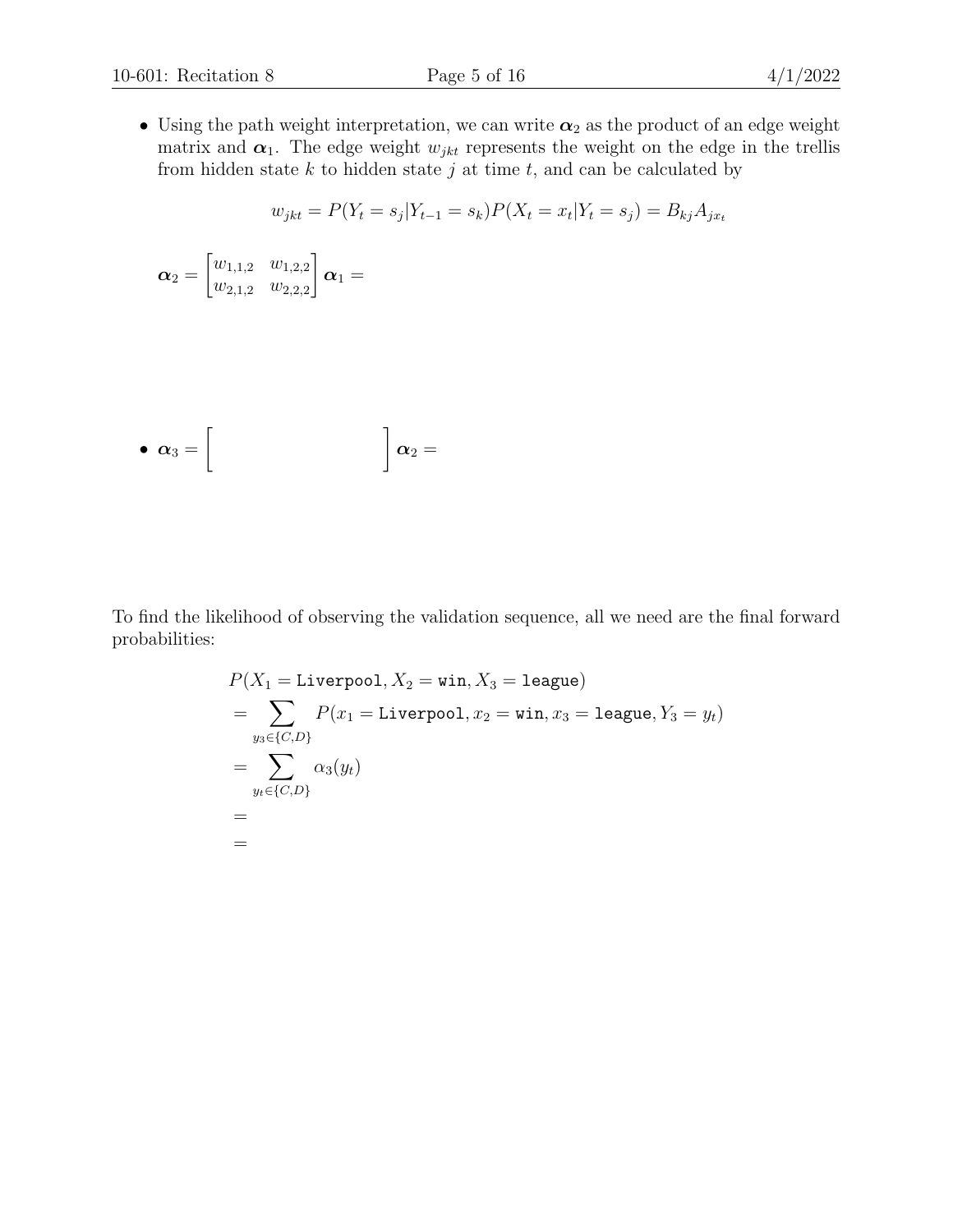#### 1.3 The Backward Algorithm

Another type of inference problem that can be answered by an HMM is computing **Marginals** - computing the marginal probability distribution for a hidden state, given a sequence of observations. Recall that

$$
P(Y_t = s_k | \vec{x}) = \frac{\alpha_t(s_k)\beta_t(s_k)}{P(\vec{x})}
$$

Therefore, along with the forward probability matrix  $\alpha$ , we need to find the backward probability matrix  $\beta$ , where

$$
\beta_t(k) = P(x_{t+1:T} | Y_t = s_k)
$$

We have a similar bottom-up dynamic programming algorithm to calculate the backward probabilities:

1.  $\beta_T(j) = 1$ 

 $\beta_2 =$ 

- 2. For  $1 \le t \le T-1$ ,  $\beta_t(j) = \sum_{k=1}^J A_{kx_{t+1}} \beta_{t+1}(k) B_{jk}$
- We can use the same path weight interpretation as for the forward algorithm, but for the backward algorithm the trellis edges are reversed. The edge weight  $w_{jkt}$  represents the weight on the edge in the trellis from hidden state  $k$  to hidden state  $j$  at time  $t$ , and can be calculated by

$$
w_{jkt} = P(Y_{t+1} = s_k | Y_t = s_j) P(X_{t+1} = x_{t+1} | Y_{t+1} = s_k) = B_{jk} A_{kx_{t+1}}
$$

$$
\begin{bmatrix} w_{1,1,3} & w_{1,2,3} \\ w_{2,1,3} & w_{2,2,3} \end{bmatrix} \beta_3 =
$$

$$
\bullet \ \beta_1 = \left[ \begin{array}{cc} & & \\ & & \end{array} \right] \beta_2 =
$$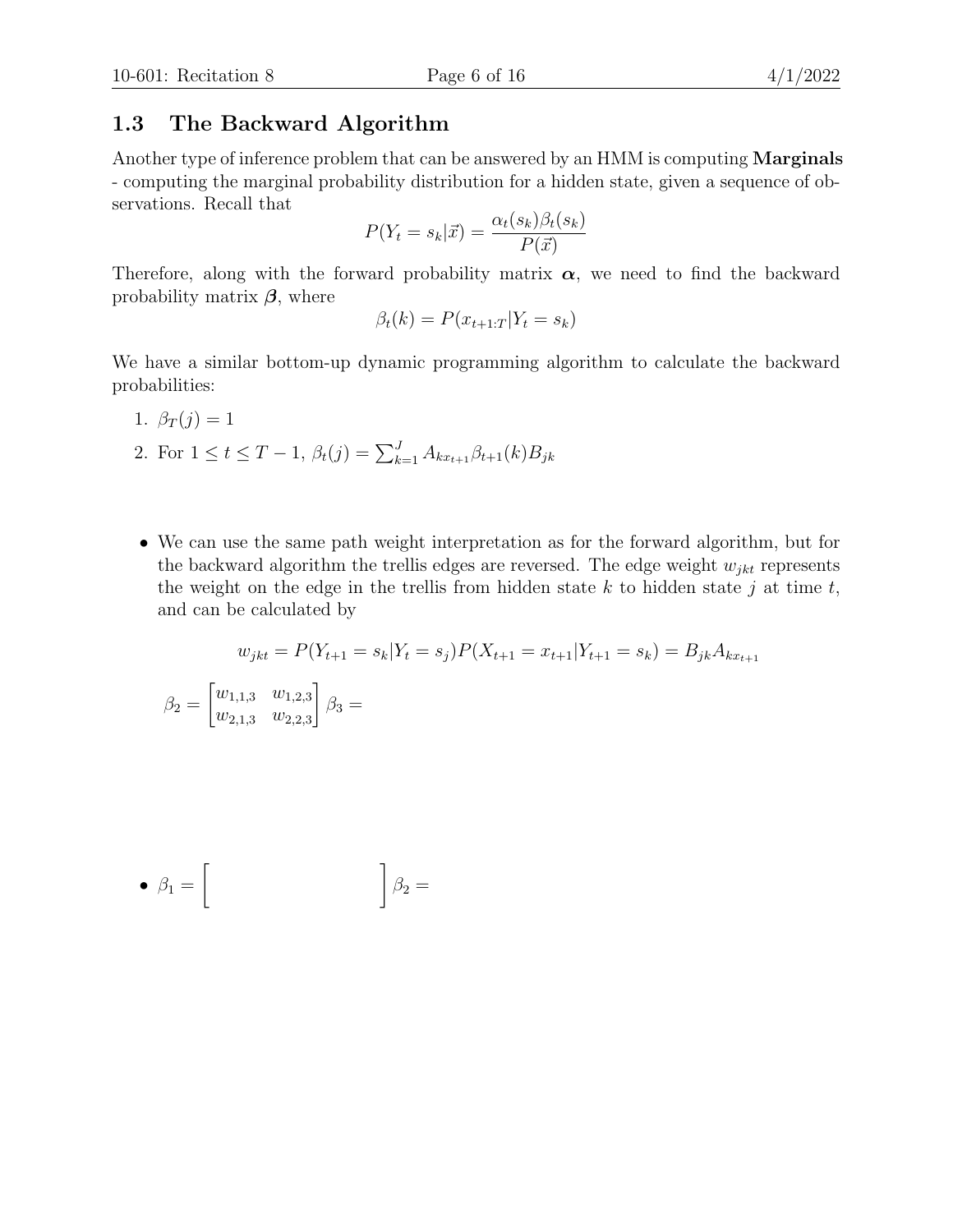Now, we have our  $\alpha$  and  $\beta$  matrices:

$$
\alpha = \begin{array}{c} C & D \\ 1 \\ 2 \\ 3 \end{array} \begin{bmatrix} 0.0750 & 0.2667 \\ 0.1150 & 0.0186 \\ 0.0225 & 0.0123 \end{bmatrix}
$$

$$
\beta = \begin{array}{c} C & D \\ 2 \\ 3 \end{array} \begin{bmatrix} 0.0823 & 0.1072 \\ 0.2500 & 0.3229 \\ 1.0000 & 1.0000 \end{bmatrix}
$$

1. What is  $P(Y_2 = C|\vec{x})$ ?

- 2. What is  $P(Y_2 = D|\vec{x})$ ?
- 3. What is  $P(Y_3 = C|\vec{x})$ ?
- 4. What is the minimum Bayes risk (MBR) decoder prediction for  $Y_2$ ?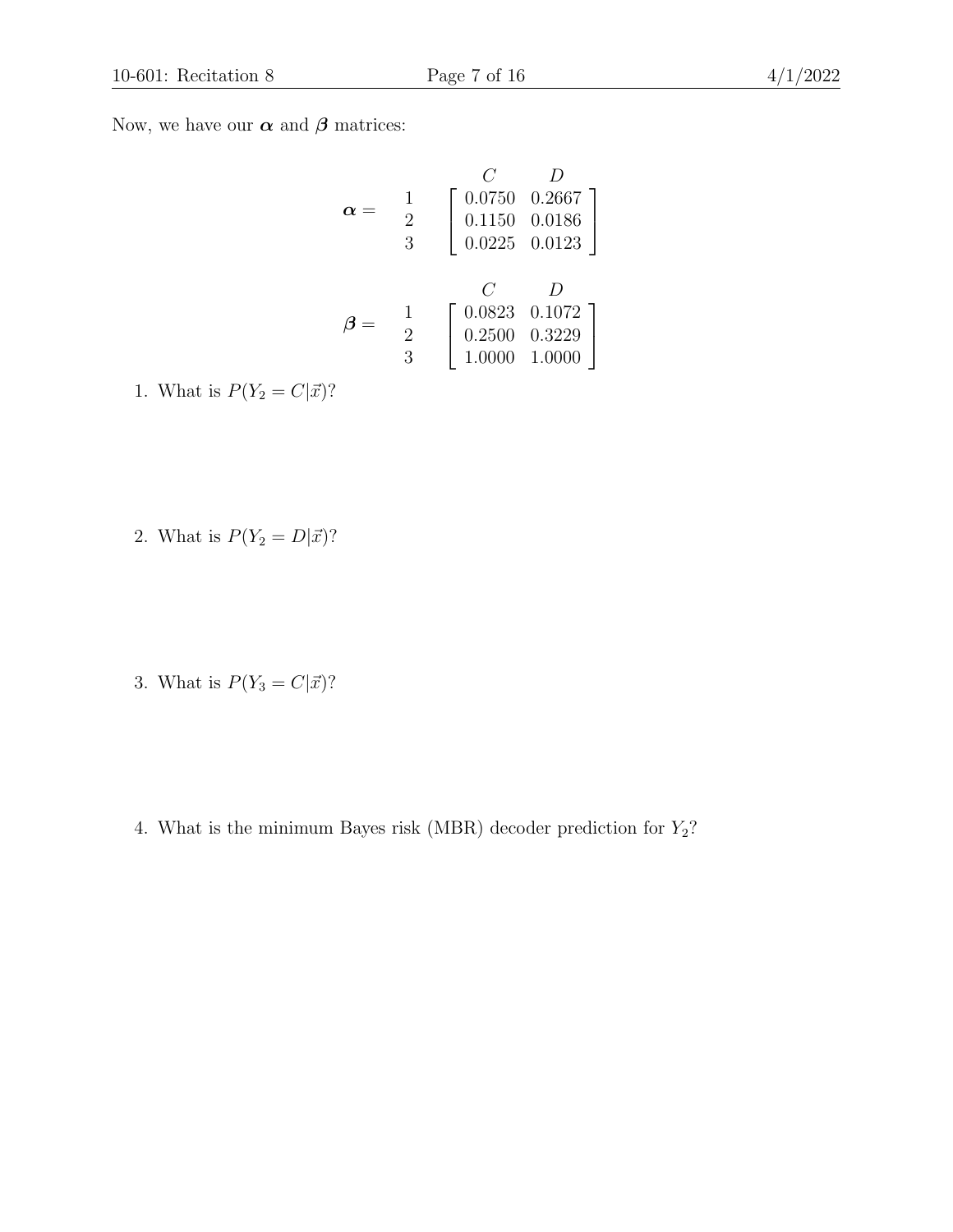### 1.4 The Viterbi Algorithm

Instead of finding the most likely hidden state at some time  $t$ , we may instead want to find the most likely sequence of hidden states. This is known as Viterbi Decoding - computing the most probable assignment of hidden states, given a sequence of observations.

The sequence of words you observe is again the same: Liverpool win league

However, you are only given the tag of the last word: league\_C

1. Recall that:

$$
\omega_t(s_k) = \max_{y_{1:t-1}} P(x_{1:t}, y_{1:t-1}, y_t = s_k)
$$

$$
b_t(s_k) = \arg \max_{y_{1:t-1}} P(x_{1:t}, y_{1:t-1}, y_t = s_k)
$$

Using the formulae above and the first order Markov assumption, derive a recursive definition for  $\omega_t(s_k)$  and  $b_t(s_k)$  that will let you employ bottom-up dynamic programming.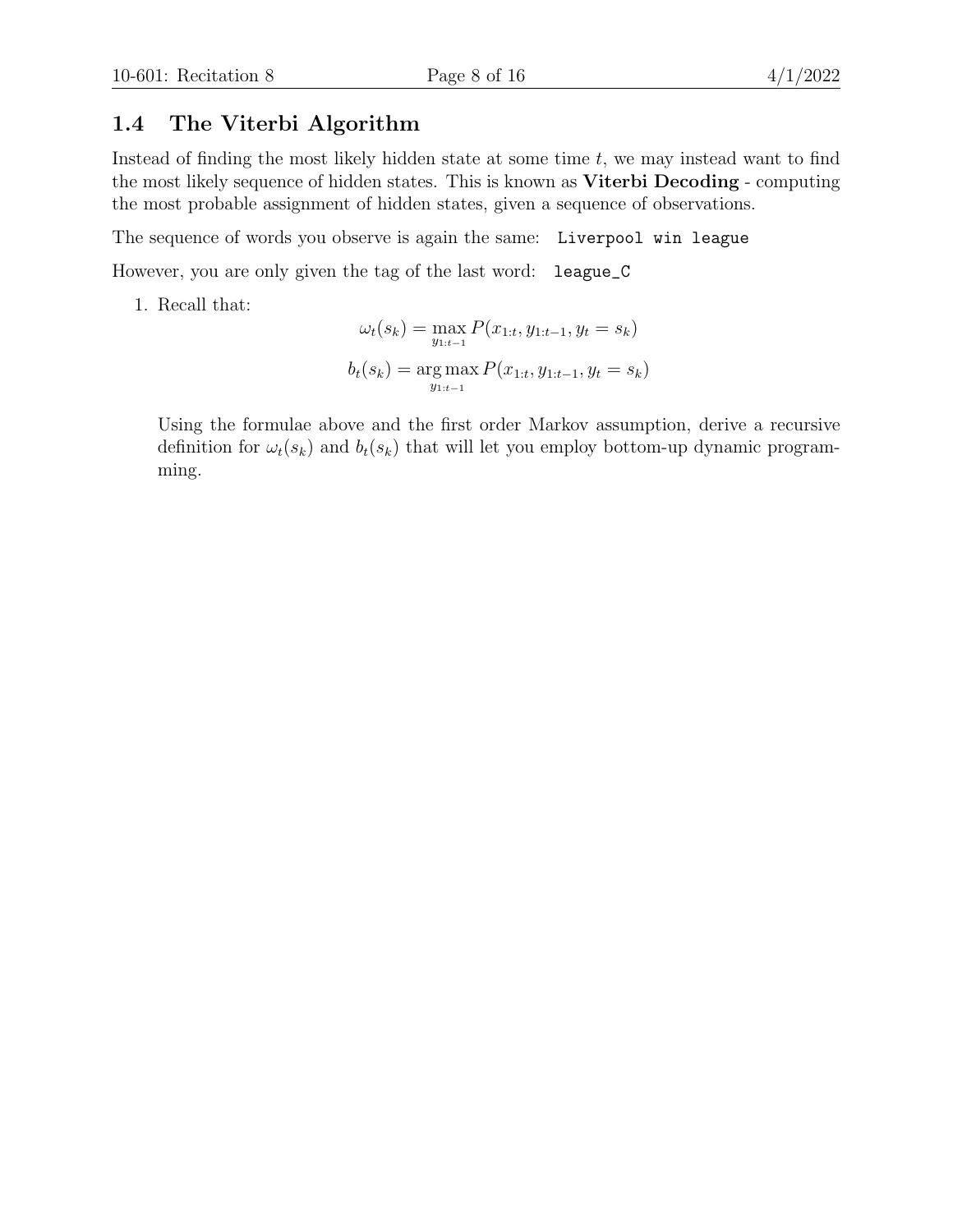$\mathsf{C}$  $C$  $\overline{C}$ END **START**  $D<sub>2</sub>$  $D$  $\mathbf{D}$ Liverpool League Win

Below is the trellis corresponding to the given data:

- 2. Annotate the trellis at the nodes that correspond to:
	- (a)  $\omega_1(C)$
	- (b)  $\omega_1(D)$
	- (c)  $\omega_2(C)$
	- (d)  $\omega_2(D)$
	- (e)  $\omega_3(C)$
	- (f)  $\omega_3(D)$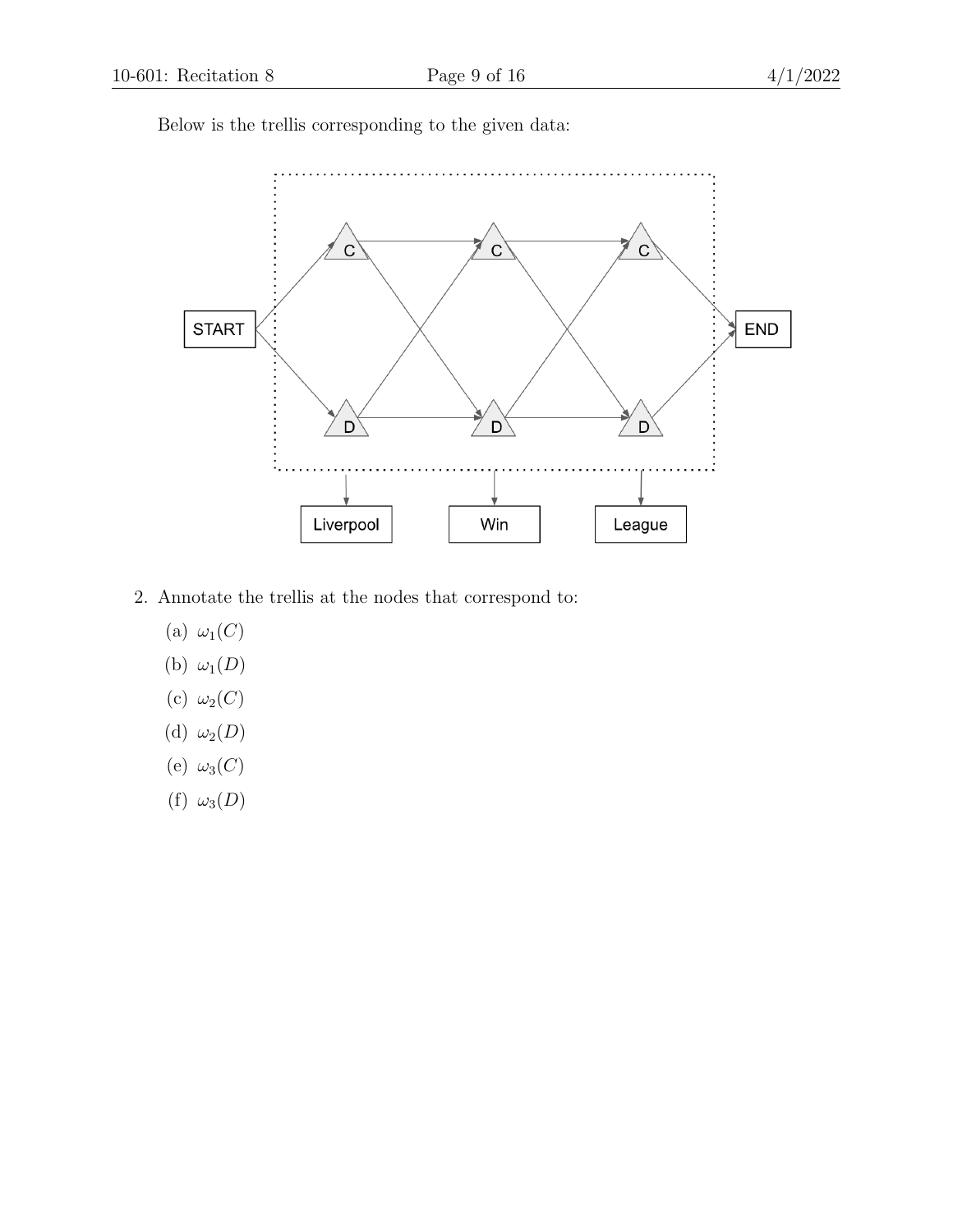- 3. Find the most likely sequence of tags given the observed data:
	- (a) Set up the matrices  $\omega$  and  $b$

$$
\omega = \begin{array}{c} \omega_0 \\ \omega_1 \\ \omega_2 \\ \omega_3 \end{array} \begin{bmatrix} \text{C} & \text{D} & \text{START} \\ 0 & 0 & 1 \\ - & - & - \\ - & - & - \end{bmatrix}
$$

and

$$
b = \begin{array}{c} b_1 \\ b_2 \\ b_3 \\ b_4 \end{array} \begin{bmatrix} C & D & END \\ - & - & - \\ - & - & - \\ - & - & - \end{bmatrix}
$$

Initialize  $w_0(\text{START}) = 1$ 

(b) Solve for matrix entries using Dynamic Programming:

$$
\omega_1(C) = \max_{s_j \in C, D, \text{START}} P(x_1 = \text{Livepool}|Y_1 = C) \omega_0(s_j) P(Y_1 = C)
$$
  
=  

$$
b_1(C) =
$$
  

$$
\omega_1(D) = \max_{s_j \in C, D, \text{START}} P(x_1 = \text{Livepool}|Y_1 = D) w_0(s_j) P(Y_1 = D)
$$
  
=  
=  
=  

$$
b_1(D) =
$$

$$
\omega_2(C) = \max_{s_j \in C, D} P(x_2 = \text{win}|Y_2 = C)\omega_1(s_j)P(Y_2 = C|Y_1 = s_j)
$$
  
= max 
$$
\begin{pmatrix} 1 & 1 & 1 \\ 0 & 1 & 1 \\ 0 & 1 & 1 \end{pmatrix}
$$

 $b_2(\mathsf{C}) =$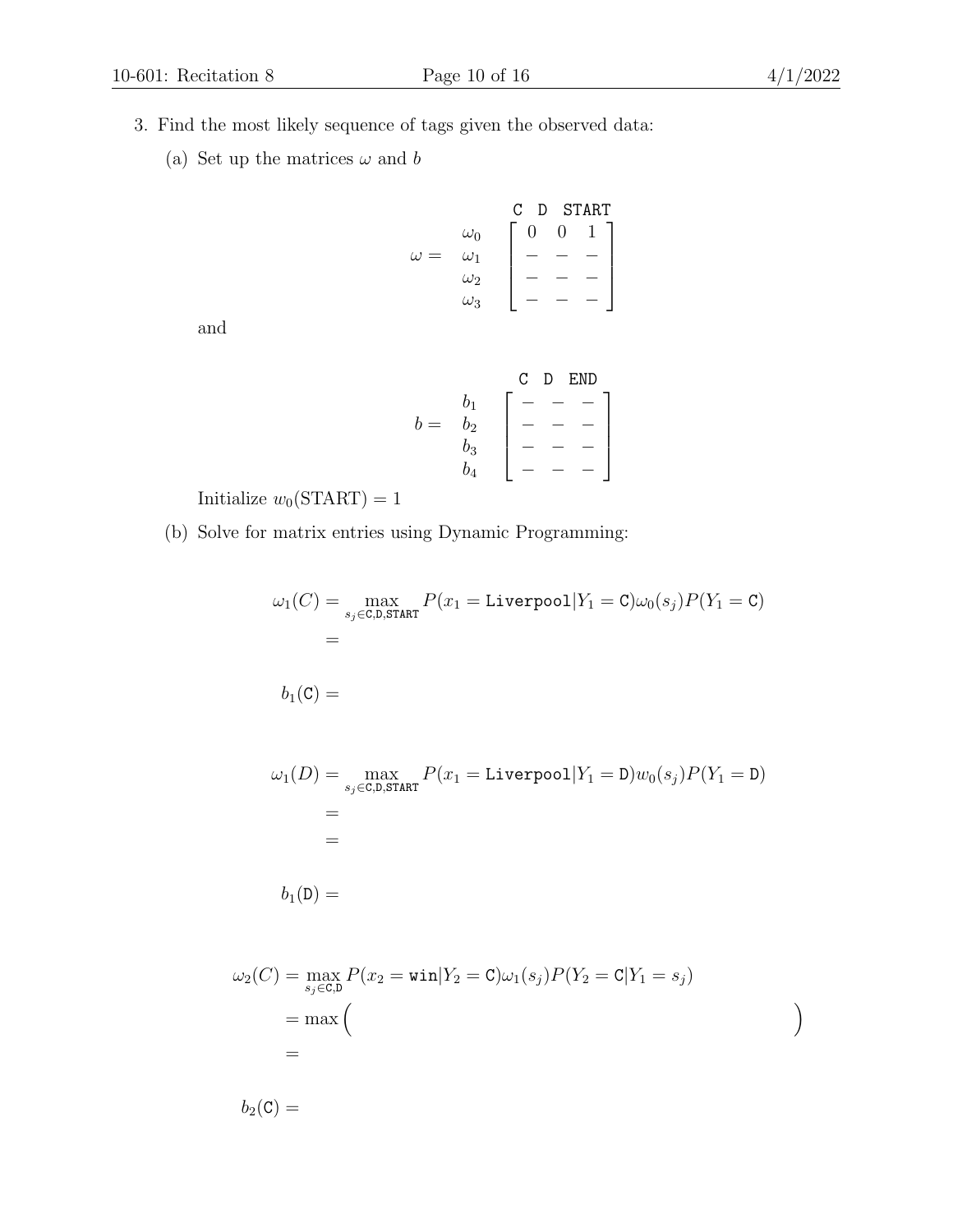ω2(D) = max P(x<sup>2</sup> = win|Y<sup>2</sup> = D)ω1(s<sup>j</sup> )P(Y<sup>2</sup> = D|Y<sup>1</sup> = s<sup>j</sup> ) sj∈C,D = max =

$$
b_2({\tt D}) =
$$

ω3(C) = max sj∈C,D P(x<sup>3</sup> = league|Y<sup>3</sup> = C)ω2(s<sup>j</sup> )P(Y<sup>3</sup> = C|Y<sup>2</sup> = s<sup>j</sup> ) = max =

$$
b_3(\mathtt{C}) =
$$

$$
\omega_3(D) = \max_{s_j \in C, D} P(x_3 = \text{league}|Y_3 = D)\omega_2(s_j)P(Y_3 = D|Y_2 = s_j)
$$
  
= max ( )  
=

 $b_3(D) =$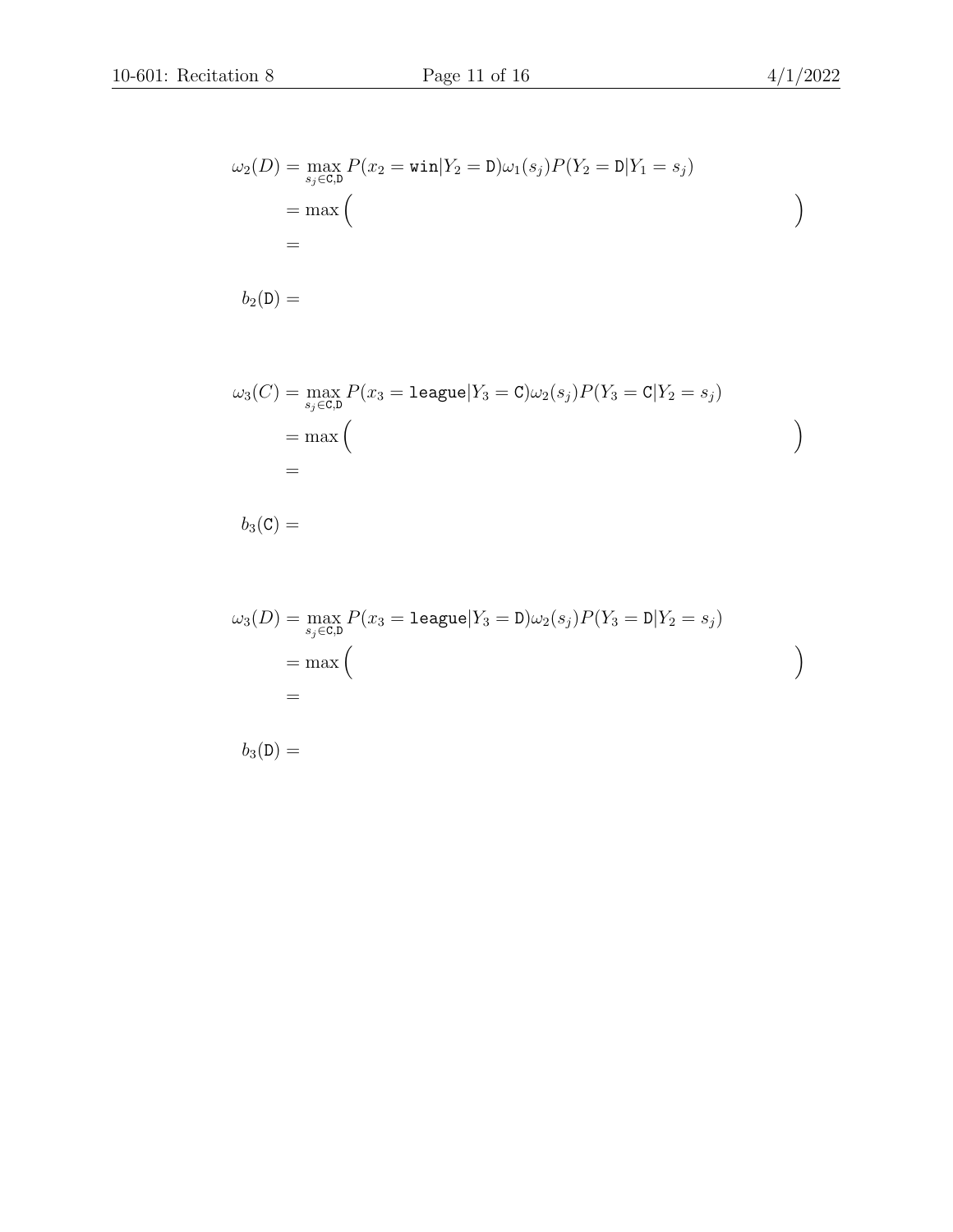Now, to figure out the order, we set  $\hat{y}_t = b_{t+1}(\hat{y}_{t+1})$ 

$$
\hat{y}_{T+1} = \text{END}
$$
\n
$$
\hat{y}_3 = b_4(\text{END})
$$
\n
$$
=
$$
\n
$$
\hat{y}_2 = b_3(\qquad)
$$
\n
$$
=
$$
\n
$$
\hat{y}_1 = b_2(\qquad)
$$
\n
$$
=
$$
\n
$$
\hat{y}_0 = b_1(\qquad)
$$
\n
$$
=
$$

So, the most likely sequence is: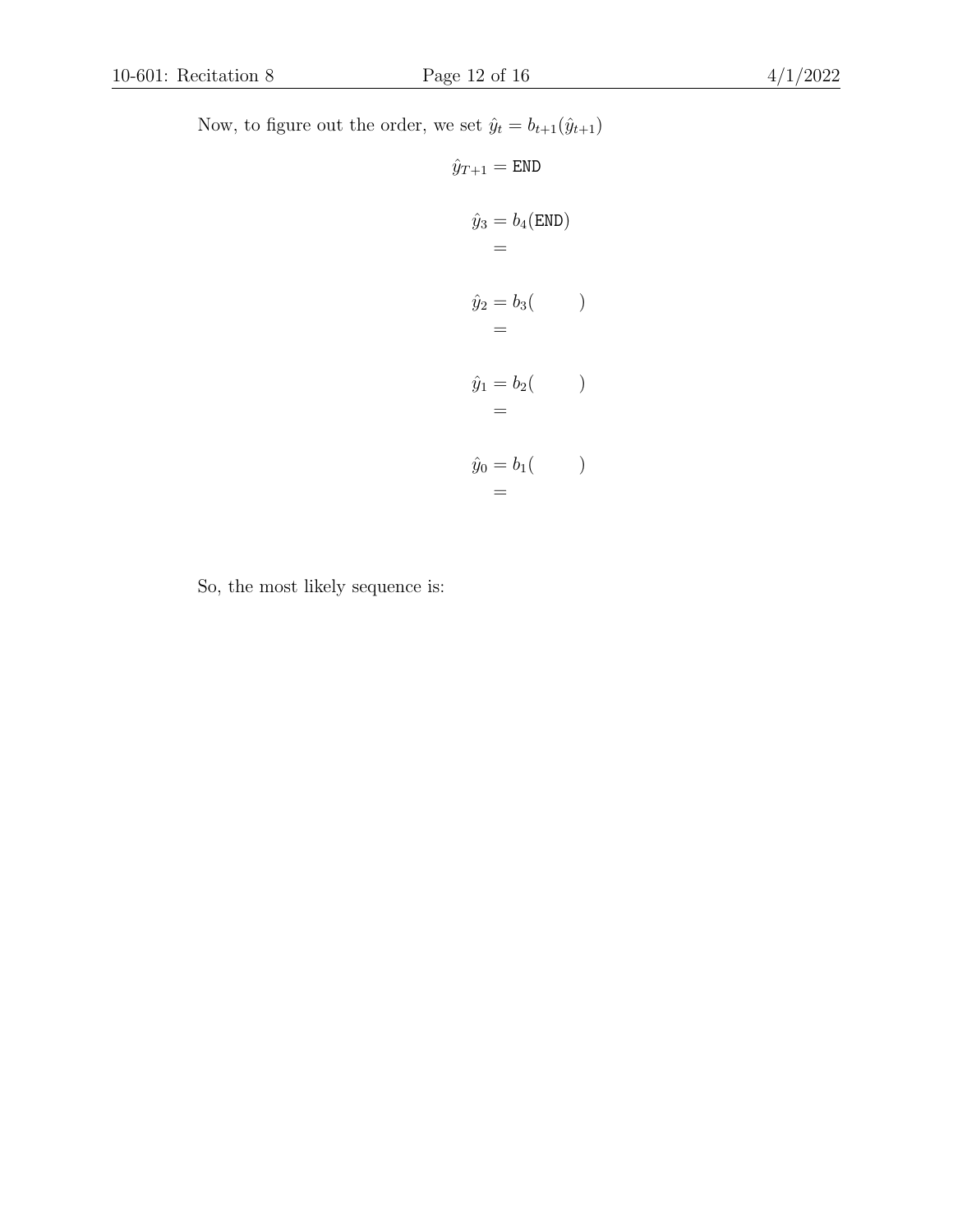## 2 Working in Log-space

### 2.1 Motivation

Some of the probabilities we work with in Homework 7 about are tiny and some of them are much larger. We tend to work with the tiny ones in log-space and only get back probabilities if we really need them for some other purpose. Throughout HW7 you will keep your probabilities in log-space.In this section we will motivate why we use log-space for small values.

Given the following series of probability values:

| $= 11$<br>$x_1$<br>$\mathbf{I}$ | $P(x_2 = 1   x_1 = 1)   P(x_3 = 1)$ | $x_2 = 1, x_1 = 1$ |  |  |  |
|---------------------------------|-------------------------------------|--------------------|--|--|--|
|                                 |                                     |                    |  |  |  |

We want to find  $P(x_1 = 1, x_2 = 1, x_3 = 1)$ . Suppose we have a calculator which only has 4 decimal places of precision, so it can only store values of format X.XXXX

- 1. What is the correct value of  $P(x_1 = 1, x_2 = 1, x_3 = 1)$  without any precision limits?  $P(x_1 = 1, x_2 = 1, x_3 = 1) = P(x_3 = 1 | x_2 = 1, x_1 = 1) * P(x_2 = 1 | x_1 = 1) * P(x_1 = 1)$ =
- 2. What is the value of  $P(x_1 = 1, x_2 = 1, x_3 = 1)$  using our faulty calculator?

$$
P(x_1 = 1, x_2 = 1)
$$
  
=  $P(x_2 = 1 | x_1 = 1)P(x_1 = 1) =$   
 $P(x_1 = 1, x_2 = 1, x_3 = 1) =$ 

- 3. How do the values of  $P(x_1 = 1, x_2 = 1, x_3 = 1)$  from part (1) and (2) compare? No precision limits:  $P(x_1 = 1, x_2 = 1, x_3 = 1) =$ Faulty calculator:  $P(x_1 = 1, x_2 = 1, x_3 = 1) =$
- 4. What is the value of  $P(x_1 = 1, x_2 = 1, x_3 = 1)$  if we perform the same computation but in log space?

$$
log (P(x1 = 1, x2 = 1, x3 = 1))
$$
  
= log(x<sub>1</sub> = 1) + log(P(x<sub>2</sub> = 1 | x<sub>1</sub> = 1)) + log(P(x<sub>3</sub> = 1 | x<sub>2</sub> = 1, x<sub>1</sub> = 1))

If we were to recover our value of  $P(x_1 = 1, x_2 = 1, x_3 = 1) = e^{\log (P(x_1=1, x_2=1, x_3=1))}$ This is good! But we can use the log sum exp trick to extend its use to even smaller scales.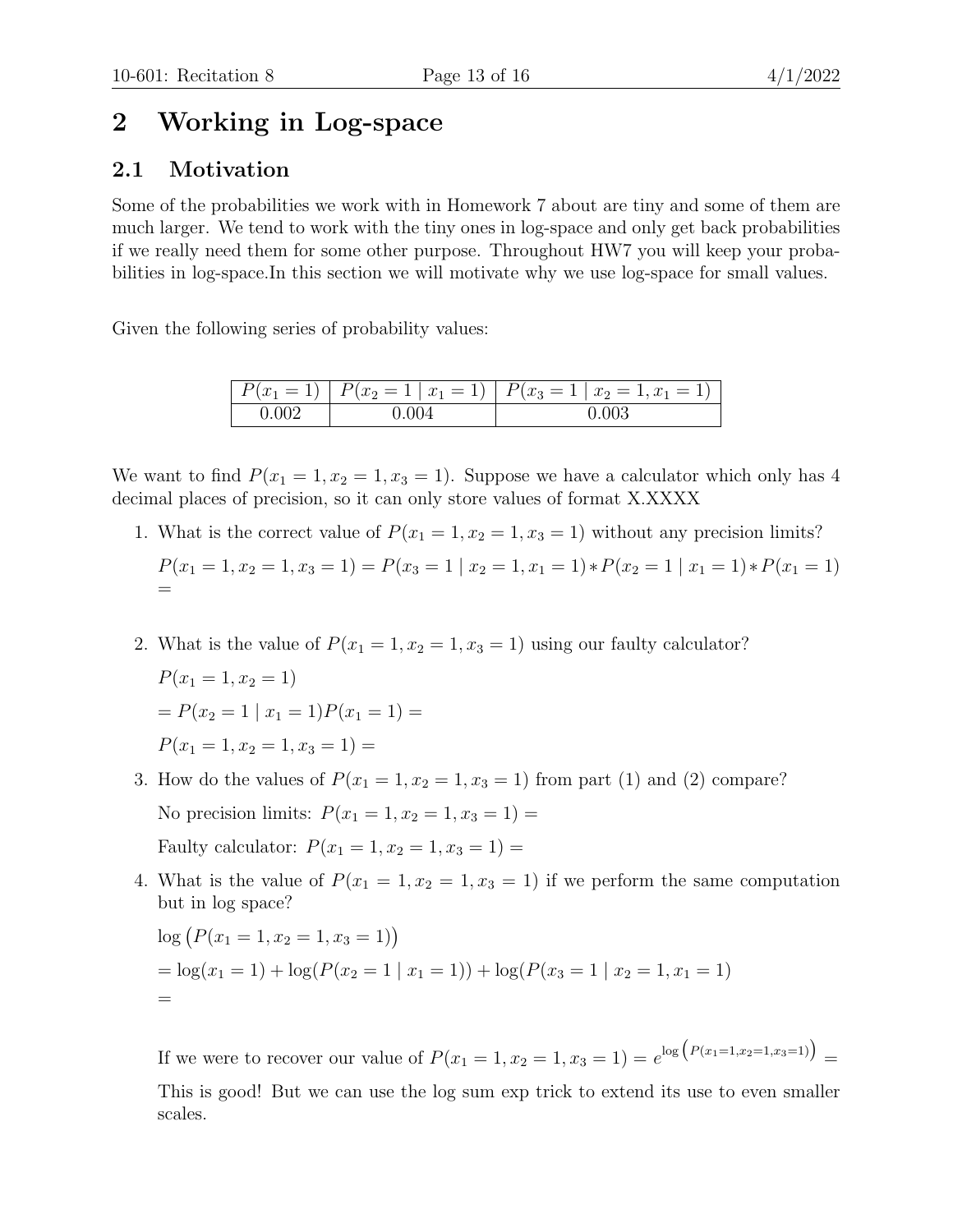### 2.2 Forward and Backward Algorithm in Log Space

In the forward algorithm, recall that the entries in  $\alpha$  can be computed using the bottom-up dynamic programming algorithm:

- $\alpha_1(j) = \pi_i A_{i x_1}$
- For  $t > 1$ ,  $\alpha_t(j) = A_{jx_t} \sum_{k=1}^{J} \alpha_{t-1}(k) B_{kj}$
- 1. Derive  $\log (\alpha_1(j))$  in terms of  $\log(\pi_j)$  and  $\log(A_{jx_1})$  $\log (\alpha_1(j)) = \log (\pi_j A_{jx_1}) =$
- 2. Derive  $log(\alpha_t(j))$  in terms of  $log(\alpha_{t-1}(k))$  and  $log A_{kj}$  $\log(\alpha_t(j))$  $=$  log  $(A_{jx_t} \sum_{k=1}^{J} \alpha_{t-1}(k) B_{kj})$  $= \log(A_{jx_t}) + \log\left(\sum_{k=1}^{J} \alpha_{t-1}(k)B_{kj}\right)$

In the backward algorithm, we also have a similar bottom-up dynamic programming algorithm:

•  $\beta_T(j) = 1$ 

=

- For  $1 \le t \le T-1$ ,  $\beta_t(j) = \sum_{k=1}^J A_{kx_{t+1}} \beta_{t+1}(k) B_{jk}$
- 1. Derive  $log(\beta_T(j))$  $\log (\beta_T(j)) = \log(1) = 0$
- 2. Derive  $\log (\beta_t(j))$  in terms of  $\log(A_{kx_{t+1}})$ ,  $\log (\beta_{t+1}(k))$ , and  $\log(B_{jk})$  $\log (\beta_T(j))$  $=$  log  $\left(\sum_{k=1}^{J} A_{kx_{t+1}} \beta_{t+1}(k) B_{jk}\right)$  $= \log \left( \sum_{k=1}^{J} e^{\log \left( A_{kx_{t+1}} \beta_{t+1}(k) B_{jk} \right)} \right)$

=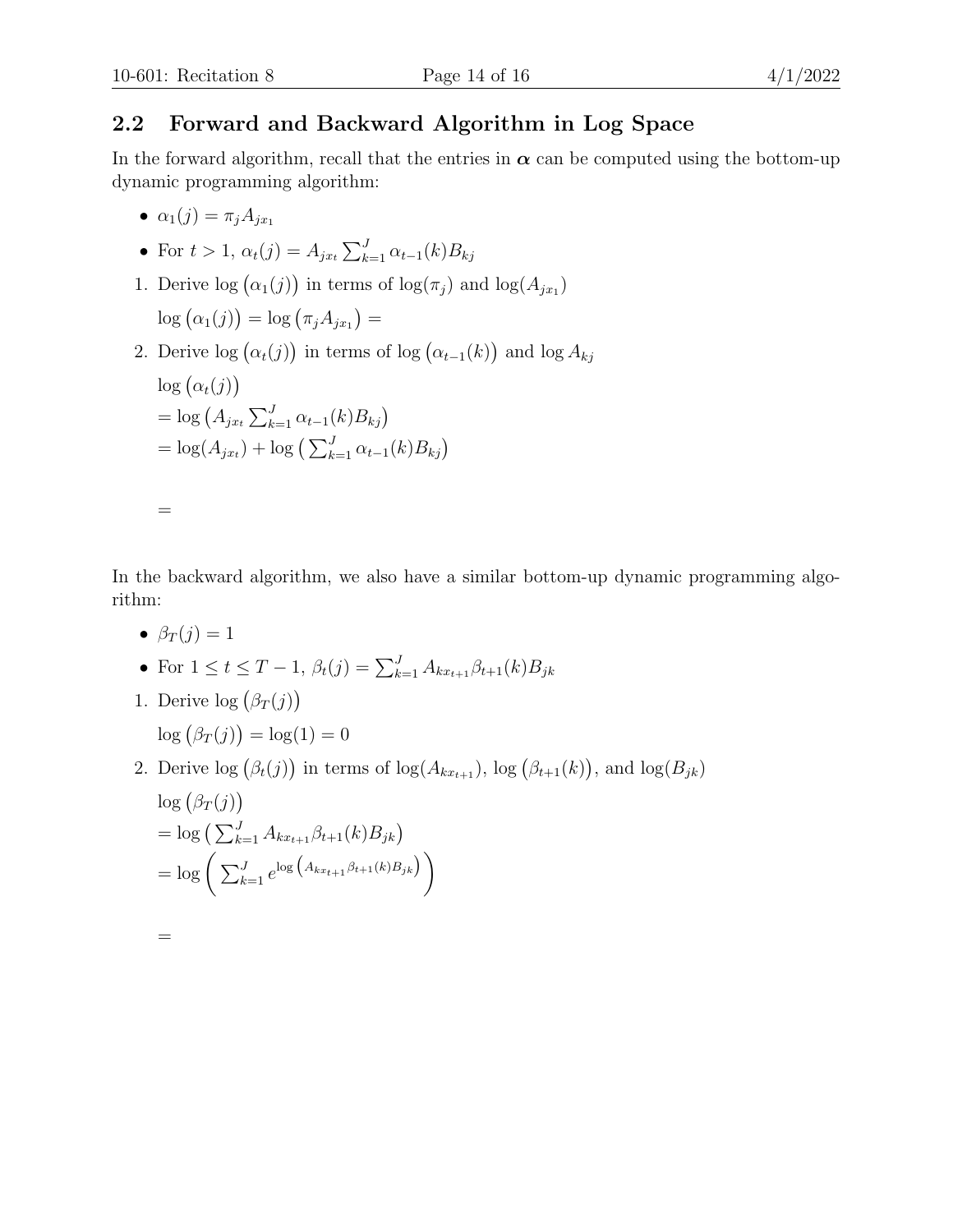After transforming the equations into log form, you may discover calculations of the following type:

$$
\log \sum_{i} \exp(v_i)
$$

This may be programmed as is, but  $\exp(v_i)$  may cause underflow when  $v_i$  is large and negative. One way to avoid this is to use the [log-sum-exp trick.](https://www.xarg.org/2016/06/the-log-sum-exp-trick-in-machine-learning/)

The log-sum-exp trick simply adds the maximum value in the vector to the log probabilities as follows:

$$
\log \sum_{i} \exp(v_i - m)) + \max_{i}(v_i)
$$